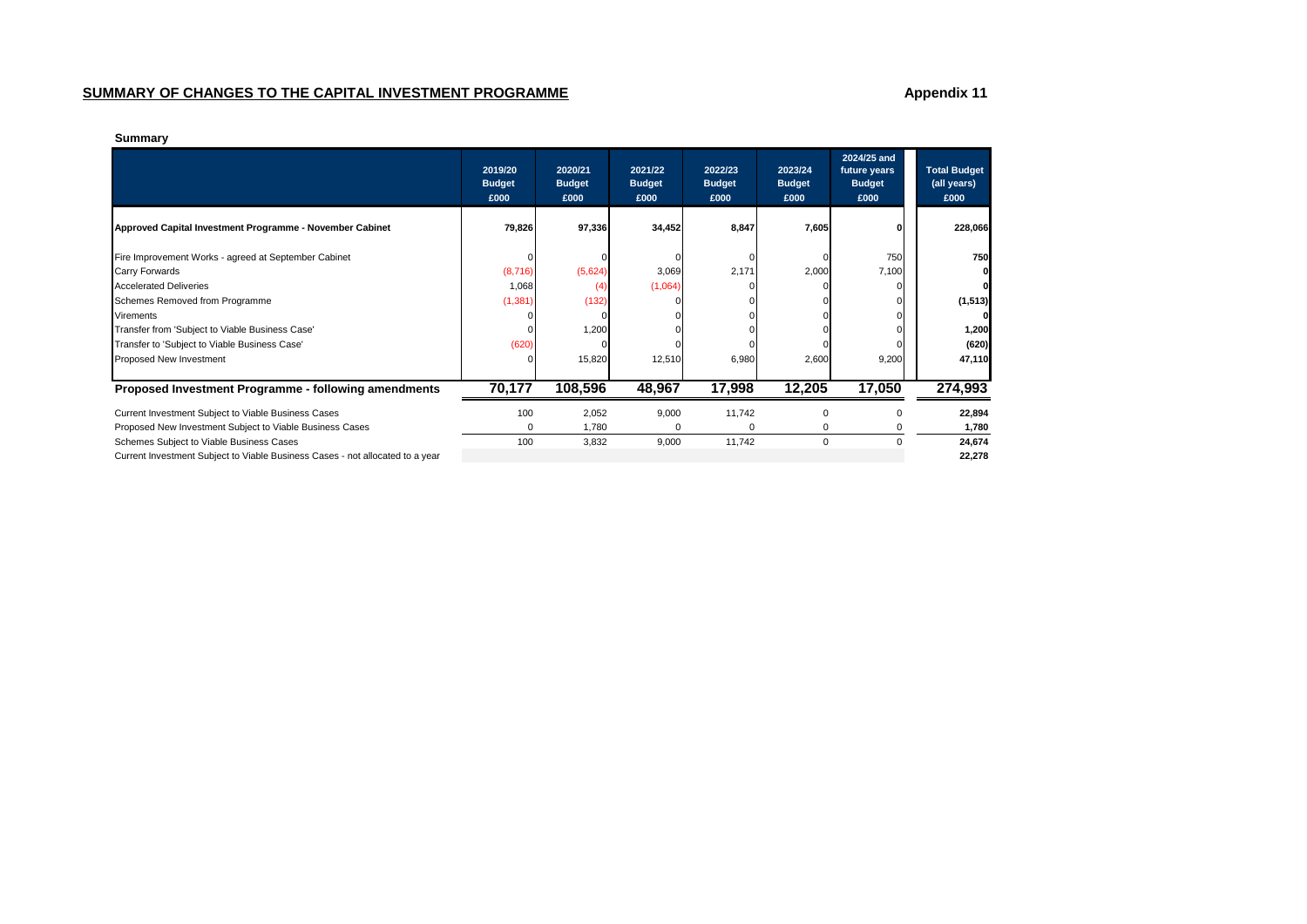# **SUMMARY OF CHANGES TO THE CAPITAL INVESTMENT PROGRAMME Appendix 11 Appendix 11**

## **Carry Forwards to Future Years**

| <b>Scheme</b>                                                               | 2019/20<br><b>Budget</b><br>£000 | 2020/21<br><b>Budget</b><br>£000 | 2021/22<br><b>Budget</b><br>£000 | 2022/23<br><b>Budget</b><br>£000 | 2023/24<br><b>Budget</b><br>£000 | 2024/25 and<br>future years<br><b>Budget</b><br>£000 | <b>Total Budget</b><br>(all years)<br>£000 |
|-----------------------------------------------------------------------------|----------------------------------|----------------------------------|----------------------------------|----------------------------------|----------------------------------|------------------------------------------------------|--------------------------------------------|
|                                                                             |                                  |                                  |                                  |                                  |                                  |                                                      |                                            |
| Common Areas Improvement<br>Children's Residential Care Provision           | (200)<br>(685)                   | 200<br>685                       |                                  |                                  |                                  |                                                      |                                            |
|                                                                             | (125)                            | 125                              |                                  |                                  |                                  |                                                      |                                            |
| Community Capacity<br>Delaware and Priory New Build                         | (2,700)                          | 2,500                            | 200                              |                                  |                                  |                                                      |                                            |
| AHDC Short Breaks for Disabled Children                                     | (64)                             | 64                               |                                  |                                  |                                  |                                                      |                                            |
| Mental Health Funding Stream                                                | (36)                             | 36                               |                                  |                                  |                                  |                                                      |                                            |
| <b>Transforming Care Housing</b>                                            | (162)                            | 162                              |                                  |                                  |                                  |                                                      |                                            |
| Fairways Primary Roof                                                       | (15)                             | 15                               |                                  |                                  |                                  |                                                      |                                            |
| Fairways Primary Pipe Works                                                 | (26)                             | 26                               |                                  |                                  |                                  |                                                      |                                            |
| Southend Pier - Pier Pavilion Platform Design                               | (127)                            | 127                              |                                  |                                  |                                  |                                                      |                                            |
| <b>Better Queensway</b>                                                     | (500)                            | (12,600)                         | 2,000                            | 2,000                            | 2,000                            | 7,100                                                |                                            |
| Allotments Water Supply Upgrade                                             | (113)                            | 57                               | 56                               |                                  |                                  |                                                      |                                            |
| <b>Playground Gates</b>                                                     | (123)                            | 123                              |                                  |                                  |                                  |                                                      |                                            |
| Sidmouth Park - Replacement of Play Equipment                               | (50)                             | 50                               |                                  |                                  |                                  |                                                      |                                            |
| Shoebury Common Regeneration                                                | (236)                            | 236                              |                                  |                                  |                                  |                                                      |                                            |
| Southend Cliffs - Reaplcement of Handrails                                  | (16)                             | 16                               |                                  |                                  |                                  |                                                      |                                            |
| Kiosks in Libraries                                                         | (40)                             | 40                               |                                  |                                  |                                  |                                                      |                                            |
| <b>Library Review</b>                                                       | (179)                            | 179                              |                                  |                                  |                                  |                                                      |                                            |
| Palace Theatre - Power Supply Equipment                                     | (25)                             | 25                               |                                  |                                  |                                  |                                                      |                                            |
| Improved Car Park Signage and Guidance Systems                              | (215)                            | 215                              |                                  |                                  |                                  |                                                      |                                            |
| <b>Traffic Signs Upgrade</b>                                                | (100)                            | 100                              |                                  |                                  |                                  |                                                      |                                            |
| LTP (Integrated Transport block) - Better Networks                          | (50)                             | 50                               |                                  |                                  |                                  |                                                      |                                            |
| LTP (Integrated Transport block) - Better Sustainable Transport             | (335)                            | 335                              |                                  |                                  |                                  |                                                      |                                            |
| LTP (Integrated Transport block) - Traffic Control Systems                  | (200)                            | 200                              |                                  |                                  |                                  |                                                      |                                            |
| Local Growth Fund - A127 Growth Corridor                                    | (300)                            | 300                              |                                  |                                  |                                  |                                                      |                                            |
| <b>Parking Strategy</b>                                                     | (50)                             | 50                               |                                  |                                  |                                  |                                                      |                                            |
| Southend Transport Model                                                    | (266)                            | 56                               | 105                              | 105                              |                                  |                                                      |                                            |
| Improving Resilience of the Borough to Flooding from Extreme Weather Events | (35)                             | 35                               |                                  |                                  |                                  |                                                      |                                            |
| <b>CCTV Equipment Renewal</b>                                               | (660)                            | (106)                            | 700                              | 66                               |                                  |                                                      |                                            |
| Belfairs Park Restaurant/Golf Club Preventative Works                       | (55)                             | 55                               |                                  |                                  |                                  |                                                      |                                            |
| <b>Civic Centre Boilers</b>                                                 | (259)                            | 259                              |                                  |                                  |                                  |                                                      |                                            |
| ICT Children's & Adult Social Care Development of Liquid Logic              | (200)                            | 200                              |                                  |                                  |                                  |                                                      |                                            |
| <b>Energy Efficiency Projects</b>                                           | (78)                             | 78                               |                                  |                                  |                                  |                                                      |                                            |
| Solar PV Projects                                                           | (438)                            | 438                              |                                  |                                  |                                  |                                                      |                                            |
| S106 Avenue Works                                                           | (15)                             | 15                               |                                  |                                  |                                  |                                                      |                                            |
| S106 Sunlight Ldry                                                          | (3)                              | 3                                |                                  |                                  |                                  |                                                      |                                            |
| S278 Bellway Homes                                                          |                                  | (8)                              | 8                                |                                  |                                  |                                                      |                                            |
| <b>Futures Demolition</b>                                                   | (35)                             | 35                               |                                  |                                  |                                  |                                                      |                                            |
|                                                                             |                                  |                                  |                                  |                                  |                                  |                                                      |                                            |
| <b>Total Carry Forwards</b>                                                 | (8,716)                          | (5,624)                          | 3,069                            | 2,171                            | 2,000                            | 7,100                                                | 0                                          |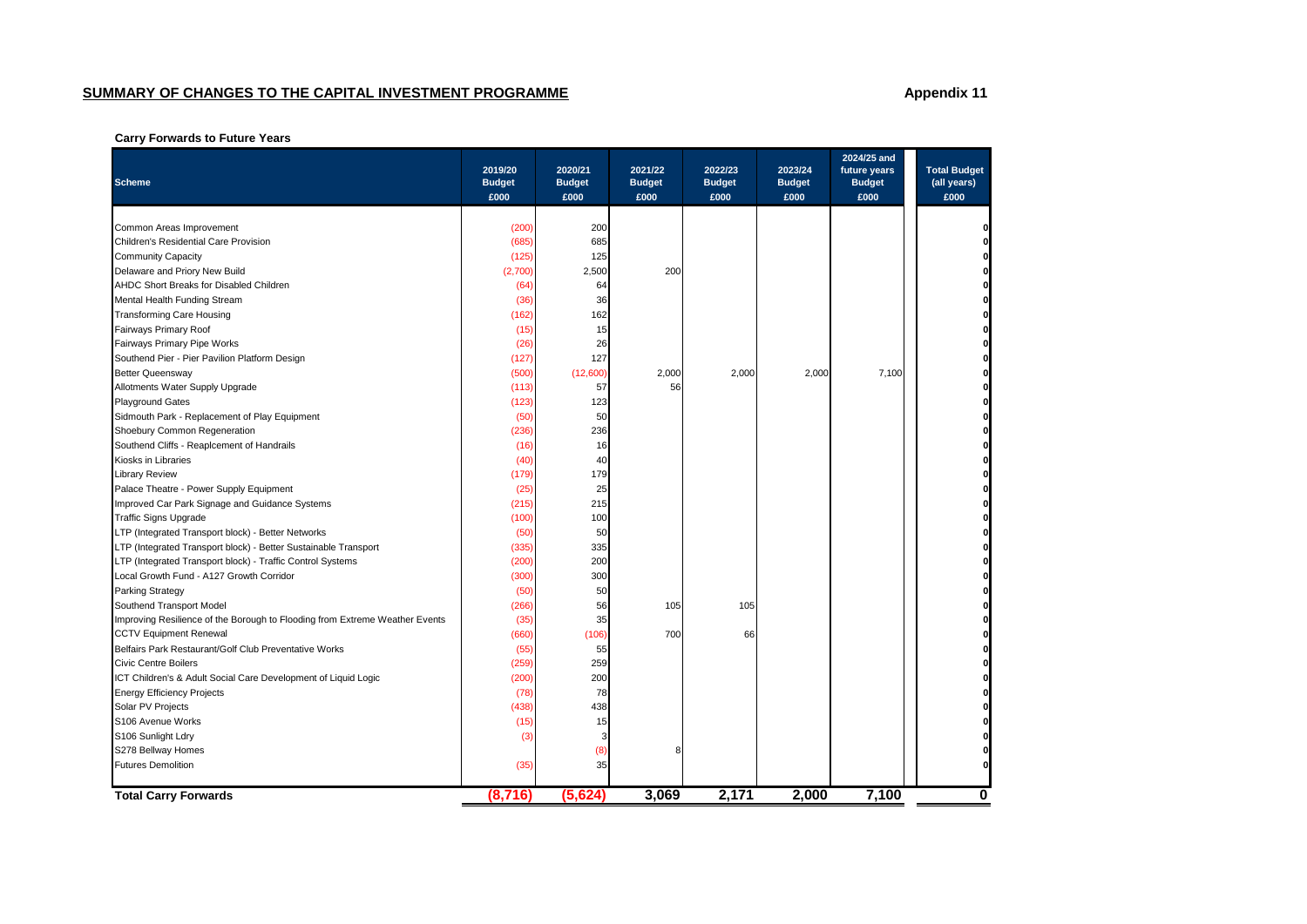#### **Accelerated Deliveries**

| <b>Scheme</b>                                     | 2019/20<br><b>Budget</b><br>£000 | 2020/21<br><b>Budget</b><br>£000 | 2021/22<br><b>Budget</b><br>£000 | 2022/23<br><b>Budget</b><br>£000 | 2023/24<br><b>Budget</b><br>£000 | 2024/25 and<br>future years<br><b>Budget</b><br>£000 | <b>Total Budget</b><br>(all years)<br>£000 |
|---------------------------------------------------|----------------------------------|----------------------------------|----------------------------------|----------------------------------|----------------------------------|------------------------------------------------------|--------------------------------------------|
|                                                   |                                  |                                  |                                  |                                  |                                  |                                                      |                                            |
| School Improvement and Provision of School Places | 900                              | (900)                            |                                  |                                  |                                  |                                                      | $\mathbf{0}$                               |
| Cliffs Pavilion - Chiller                         | 25                               | (25)                             |                                  |                                  |                                  |                                                      | οI                                         |
| <b>Flood Prevention Works</b>                     | 110                              |                                  | (110)                            |                                  |                                  |                                                      | 01                                         |
| Carriageways and Footways Improvements            |                                  | 1,000                            | (1,000)                          |                                  |                                  |                                                      | οI                                         |
| Real Time Air Quality Measurement - Feasibility   |                                  | (2)                              |                                  |                                  |                                  |                                                      | οI                                         |
| S38 Bellway Homes                                 | 25 <sub>1</sub>                  | (71)                             | 46                               |                                  |                                  |                                                      | 01                                         |
| S38 Fossetts (const&maint fee)                    |                                  | (6)                              |                                  |                                  |                                  |                                                      | οI                                         |
| <b>Total Accelerated Deliveries</b>               | 1,068                            |                                  | (1,064)                          |                                  |                                  |                                                      |                                            |

## **Schemes Removed from Programme**

| <b>Scheme</b>                                   | 2019/20<br><b>Budget</b><br>£000 | 2020/21<br><b>Budget</b><br>£000 | 2021/22<br><b>Budget</b><br>£000 | 2022/23<br><b>Budget</b><br>£000 | 2023/24<br><b>Budget</b><br>£000 | 2024/25 and<br>future years<br><b>Budget</b><br>£000 | <b>Total Budget</b><br>(all years)<br>£000 |
|-------------------------------------------------|----------------------------------|----------------------------------|----------------------------------|----------------------------------|----------------------------------|------------------------------------------------------|--------------------------------------------|
|                                                 |                                  |                                  |                                  |                                  |                                  |                                                      |                                            |
| Southchurch Park Tow Path                       | (4)                              |                                  |                                  |                                  |                                  |                                                      | (4)                                        |
| Make Southend Sparkle                           | (18)                             |                                  |                                  |                                  |                                  |                                                      | (18)                                       |
| Shoeburyness Leisure Centre Building Management | (18)                             |                                  |                                  |                                  |                                  |                                                      | (18)                                       |
| Palace Theatres Asbestos Safety Curtain         | (2)                              |                                  |                                  |                                  |                                  |                                                      | (2)                                        |
| <b>Commerical Property Investment</b>           | (9)                              |                                  |                                  |                                  |                                  |                                                      | (9)                                        |
| <b>Herbert Grove Security</b>                   | (4)                              |                                  |                                  |                                  |                                  |                                                      | (4)                                        |
| <b>Relocation of START</b>                      | (17)                             |                                  |                                  |                                  |                                  |                                                      | (17)                                       |
| ICT Central Government IT Security Compliance   | (139)                            |                                  |                                  |                                  |                                  |                                                      | (139)                                      |
| ICT Health and Social Care GovRoam              | (20)                             |                                  |                                  |                                  |                                  |                                                      | (20)                                       |
| Mobile Device End Point Protection Replacement  | (1)                              |                                  |                                  |                                  |                                  |                                                      | (1)                                        |
| Northgate Revenues and Benefits Application     | (15)                             |                                  |                                  |                                  |                                  |                                                      | (15)                                       |
| 'Internet of Things' - Smart City Delivery      | (82)                             | (132)                            |                                  |                                  |                                  |                                                      | (214)                                      |
| S106 Albany Court                               | (9)                              |                                  |                                  |                                  |                                  |                                                      | (9)                                        |
| S106 Texsol Kenway                              | (2)                              |                                  |                                  |                                  |                                  |                                                      | (2)                                        |
| S106 St Hildas - affordable housing             | (11)                             |                                  |                                  |                                  |                                  |                                                      | (11)                                       |
| S106 3 Acacia Drive - affordable housing        | (177)                            |                                  |                                  |                                  |                                  |                                                      | (177)                                      |
| S106 Essex House - affordable housing           | (320)                            |                                  |                                  |                                  |                                  |                                                      | (320)                                      |
| S106 32-36 Valkyrie Rd - affordable housing     | (218)                            |                                  |                                  |                                  |                                  |                                                      | (218)                                      |
| S106 845-849 London Rd - affordable housing     | (143)                            |                                  |                                  |                                  |                                  |                                                      | (143)                                      |
| S106 3-5 High Street - affordable housing       | (172)                            |                                  |                                  |                                  |                                  |                                                      | (172)                                      |
| <b>Total Schemes Removed from Programme</b>     | (1,381)                          | (132)                            | 0                                | 0                                | 0                                | 0                                                    | (1, 513)                                   |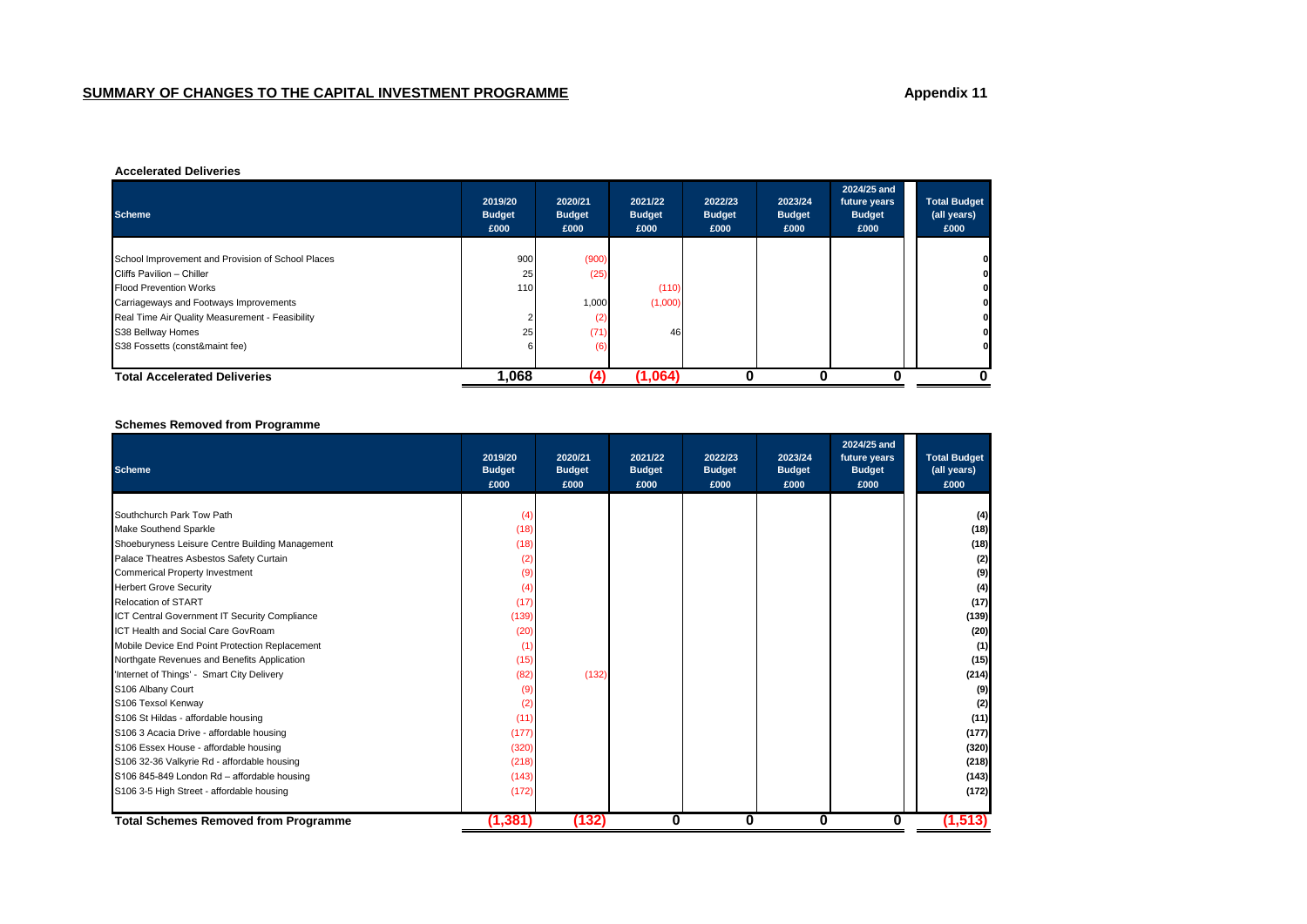#### **Virements**

| <b>Scheme</b>                                      | 2019/20<br><b>Budget</b><br>£000 | 2020/21<br><b>Budget</b><br>£000 | 2021/22<br><b>Budget</b><br>£000 | 2022/23<br><b>Budget</b><br>£000 | 2023/24<br><b>Budget</b><br>£000 | 2024/25 and<br>future years<br><b>Budget</b><br>£000 | <b>Total Budget</b><br>(all years)<br>£000 |
|----------------------------------------------------|----------------------------------|----------------------------------|----------------------------------|----------------------------------|----------------------------------|------------------------------------------------------|--------------------------------------------|
|                                                    |                                  |                                  |                                  |                                  |                                  |                                                      |                                            |
| <b>Priority Works</b>                              | (49)                             |                                  |                                  |                                  |                                  |                                                      | (49)                                       |
| New Beach Huts                                     |                                  |                                  |                                  |                                  |                                  |                                                      |                                            |
| <b>SACC Access Control System</b>                  | 24                               |                                  |                                  |                                  |                                  |                                                      | 24                                         |
| <b>SACC Reception Area Security Works</b>          | 15                               |                                  |                                  |                                  |                                  |                                                      | 15                                         |
| Clearance and Fencing - Land off Sutton Road       |                                  |                                  |                                  |                                  |                                  |                                                      |                                            |
| Street Lighting Infills (Lighting on Bridges)      |                                  |                                  |                                  |                                  |                                  |                                                      |                                            |
| Acquisition of Leasehold Property                  | (115)                            |                                  |                                  |                                  |                                  |                                                      | (115)                                      |
| Acquisition of Tower Block Leaseholds - Queensway  | 115                              |                                  |                                  |                                  |                                  |                                                      | 115                                        |
| Southend Pier Structural Works                     |                                  | (500)                            |                                  |                                  |                                  |                                                      | (500)                                      |
| Southend Pier Condition Works                      |                                  | 500                              |                                  |                                  |                                  |                                                      | 500                                        |
| Sutton Road Cemetery Road Repairs                  |                                  | (40)                             |                                  |                                  |                                  |                                                      | (40)                                       |
| Cemetery and Crematorium Road and Path Resurfacing |                                  | 40                               |                                  |                                  |                                  |                                                      | 40                                         |
|                                                    |                                  |                                  |                                  |                                  |                                  |                                                      |                                            |
| Total Virements                                    |                                  | 0                                | 0                                | 0                                | 0                                |                                                      |                                            |

## **Transfer from 'Subject to Viable Business Case' to main Capital Investment Programme**

| <b>Scheme</b>                                         | 2019/20<br><b>Budget</b><br>£000 | 2020/21<br><b>Budget</b><br>£000 | 2021/22<br><b>Budget</b><br>£000 | 2022/23<br><b>Budget</b><br>£000 | 2023/24<br><b>Budget</b><br>£000 | 2024/25 and<br>future years<br><b>Budget</b><br>£000 | <b>Total Budget</b><br>(all years)<br>£000 |
|-------------------------------------------------------|----------------------------------|----------------------------------|----------------------------------|----------------------------------|----------------------------------|------------------------------------------------------|--------------------------------------------|
| Airport Business Park - New Development               |                                  | 1,200                            |                                  |                                  |                                  |                                                      | 1,200                                      |
| Total Transfer from 'Subject to Viable Business Case' |                                  | 1.200                            |                                  |                                  |                                  |                                                      | 1,200                                      |

### **Transfer to 'Subject to Viable Business Case' to main Capital Investment Programme**

| <b>Scheme</b>                                       | 2019/20<br><b>Budget</b><br>£000 | 2020/21<br><b>Budget</b><br>£000 | 2021/22<br><b>Budget</b><br>£000 | 2022/23<br><b>Budget</b><br>£000 | 2023/24<br><b>Budget</b><br>£000 | 2024/25 and<br>future years<br><b>Budget</b><br>£000 | <b>Total Budget</b><br>(all years)<br>£000 |
|-----------------------------------------------------|----------------------------------|----------------------------------|----------------------------------|----------------------------------|----------------------------------|------------------------------------------------------|--------------------------------------------|
| Crematorium Refurbishment:                          |                                  |                                  |                                  |                                  |                                  |                                                      |                                            |
| Crematorium - Structural Repairs to Chimney         | (500)                            |                                  |                                  |                                  |                                  |                                                      | (500)                                      |
| Replacement Boiler at Southend Crematorium          | (120)                            |                                  |                                  |                                  |                                  |                                                      | (120)                                      |
|                                                     |                                  |                                  |                                  |                                  |                                  |                                                      |                                            |
| Total Transfer to 'Subject to Viable Business Case' | '620)                            |                                  |                                  |                                  |                                  |                                                      | (620)                                      |